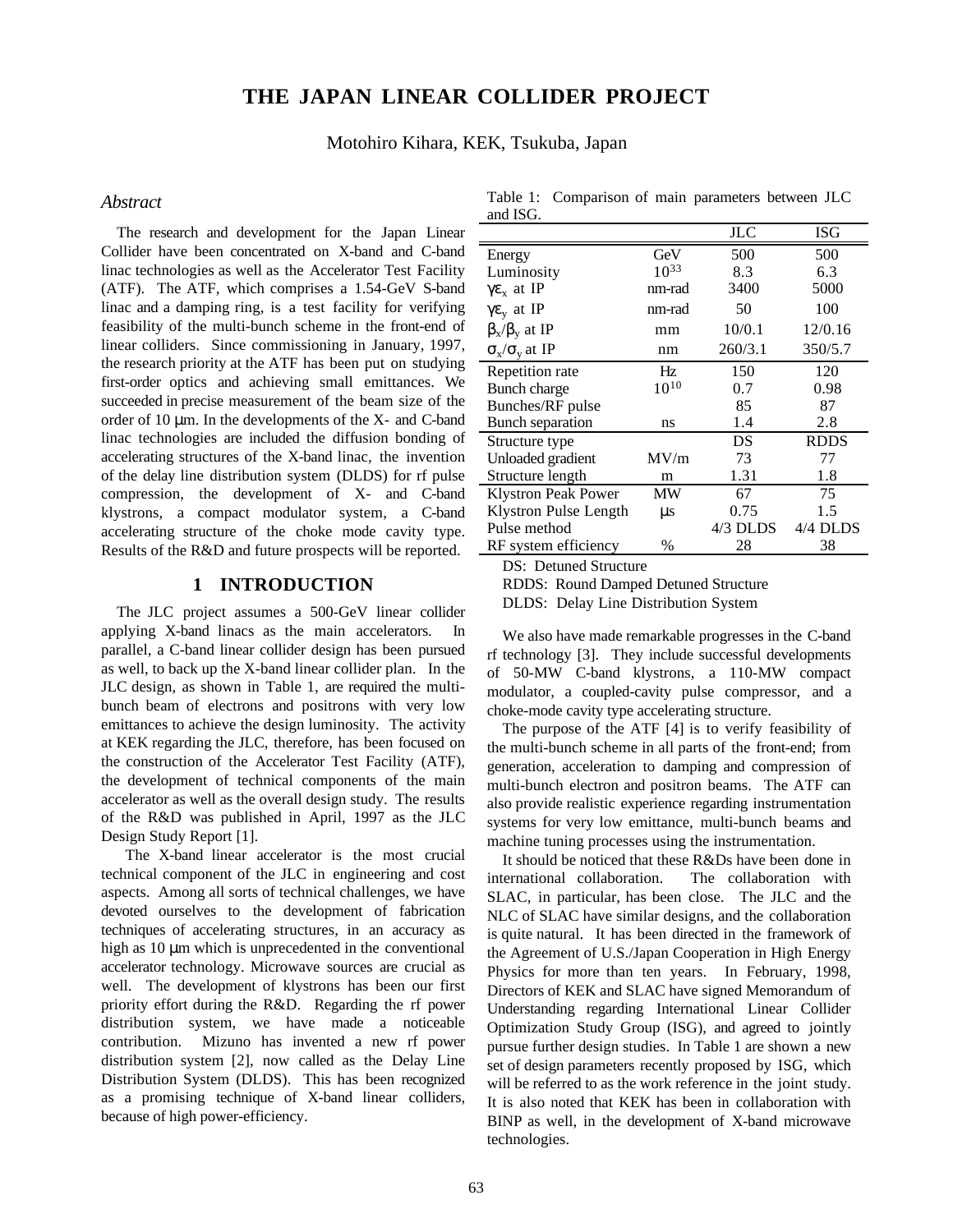# **2 ATF ACTIVITIES**

The ATF consists of the 1.54-GeV S-band Linac and the Damping Ring (DR). To simulate the JLC scheme, the Linac is designed to accelerate trains of 20 electron bunches at intervals of 2.8 ns with a bunch charge of  $2x10^{10}$ . The horizontal emittance of the DR is 1.1 nmrad, the smallest of all existing storage rings. The DR utilizes combined function bends (horizontally defocusing) and horizontally focusing quads. With this combination, we are able to achieve this small emittance. The design goal of the vertical emittance is 1 % of the horizontal one.

The construction of the ATF started in 1991. The Linac has operated since November 1995, and the DR since January 1997. Results of commissioning of the Linac and the DR have been reported in [5] to [7].

### *2. 1 ATF Linac*

Trains of electron bunches are extracted from a thermionic gun with a bunch length of 1 ns (FWHM) at an energy of 170 kV, and, after further bunched to 20 ps (FW) with a subharmonic buncher (357 MHz) and a buncher (2856 MHz), they are accelerated with highgradient accelerating units to 1.54 GeV.

Technical problems still exist with the modulators, and the energy has been limited to 1.4 GeV. The bunch charge attained so far is  $1.7x10^{10}$  in the single-bunch mode, close to the design value. The existence of energy tail, however, is a problem. We are now improving the sub-harmonic buncher, to resolve the energy tail problem, in collaboration with scientists of SLAC.

 Tuning of the Linac in the multi-bunch mode is still premature. So far, we have attained a total bunch charge per train of  $7.7x10^{10}$ , compared with the design value of  $4x10^{11}$ . For ease of further tune-up of the Linac, implementation of single-pass BPMs in the Linac is under way.

The energy of accelerated beams decreases from head to tail in a bunch train due to beam loading effects, when the Linac is operated in the multi-bunch mode. Development of multi-bunch energy compensation systems is one of the main subjects to be investigated at the ATF. We have proposed two energy compensation methods; the  $-\Delta f$ energy compensation method and the phase compensation method. In the  $-\Delta f$  method, the rf frequency is sightly changed from the nominal one to bring about phase slips between bunch and rf. The results of the test was promising [8]. Recently, we have just started preparation for the test of the phase compensation method. In this method, the phase of rf is changed on the bunch-by-bunch basis to compensate energy variations among bunches.

# *2. 2 ATF Damping Ring*

(a) First-Order Optics and Lattice Modeling

The first priority of our DR activities right now is to confirm the performance of the ring with respect to firstorder beam optics and to develop the method of beambased diagnosis of lattice magnet parameters.

Lattice modeling requires information of actual field strengths of the magnets. Correction factors to the design values (sometimes called "fudge factor") are obtained with beam-based diagnosis. The method is to kick the beam at a point of the orbit and to measure resultant position changes along the downstream orbit. For these purposes, precise measurements of transverse beam positions are essential. We have been developing a single-pass BPM system capable of bunch-by-bunch position measurements in an accuracy of  $5 \mu m$ . This is quite unique compared with the BPM system of ordinary storage rings, and is a challenging task in linear collider technologies. Until recently the achieved resolution was  $40 \mu m$ . We have confirmed to obtain 20 µm with an improved circuit, and efforts will be continued [9, 10].

Agreement between measured and calculated optics functions is good, considering the accuracy of the present instrumentation system [11]. In the calculation of optics functions, we use measured fudge factors for the magnet parameters. We have now convinced that the present beam-based diagnosis of lattice magnet parameters works as expected. We will continue more detailed studies on the first-order optics, by refining the instrumentation systems and the lattice modeling algorithm.

Energy spread of the DR is deduced from the horizontal beam size of the extracted beam, measured at a point of high dispersion. Some other beam parameters have been measured; damping time [12], lifetime [13], and impedance [14].

#### (b) Beam Size Measurement (Emittance)

Two methods have been implemented to measure beam sizes of the DR; an SR-interferometer (Mitsuhashi monitor) and a wire scanner method at the extraction line. The SR interferometer, an application of the Young interferometer, is a method invented by T. Mitsuhashi [15]. The beam size can be deduced from measurements of interference patterns, i.e. by measuring visibility as a function of distance between slits. The measurement limit of the present system is  $5 \mu m$  in the vertical plane in practice, not the fundamental limit, though. This is a very versatile and useful beam size monitor in the µm range. Important is that this can be used as realtime monitor, which measures change in beam size during tuning.

For the horizontal beam size, however, situation is different from the vertical case, because the synchrotron radiation corn sweeps the SR-interferometer. Mitsuhashi has shown that, even in the horizontal case, one can obtain the beam size if one assumes bunch shape. The reliability of horizontal measurements is limited at 20 µm for some reasons. The recent results of the development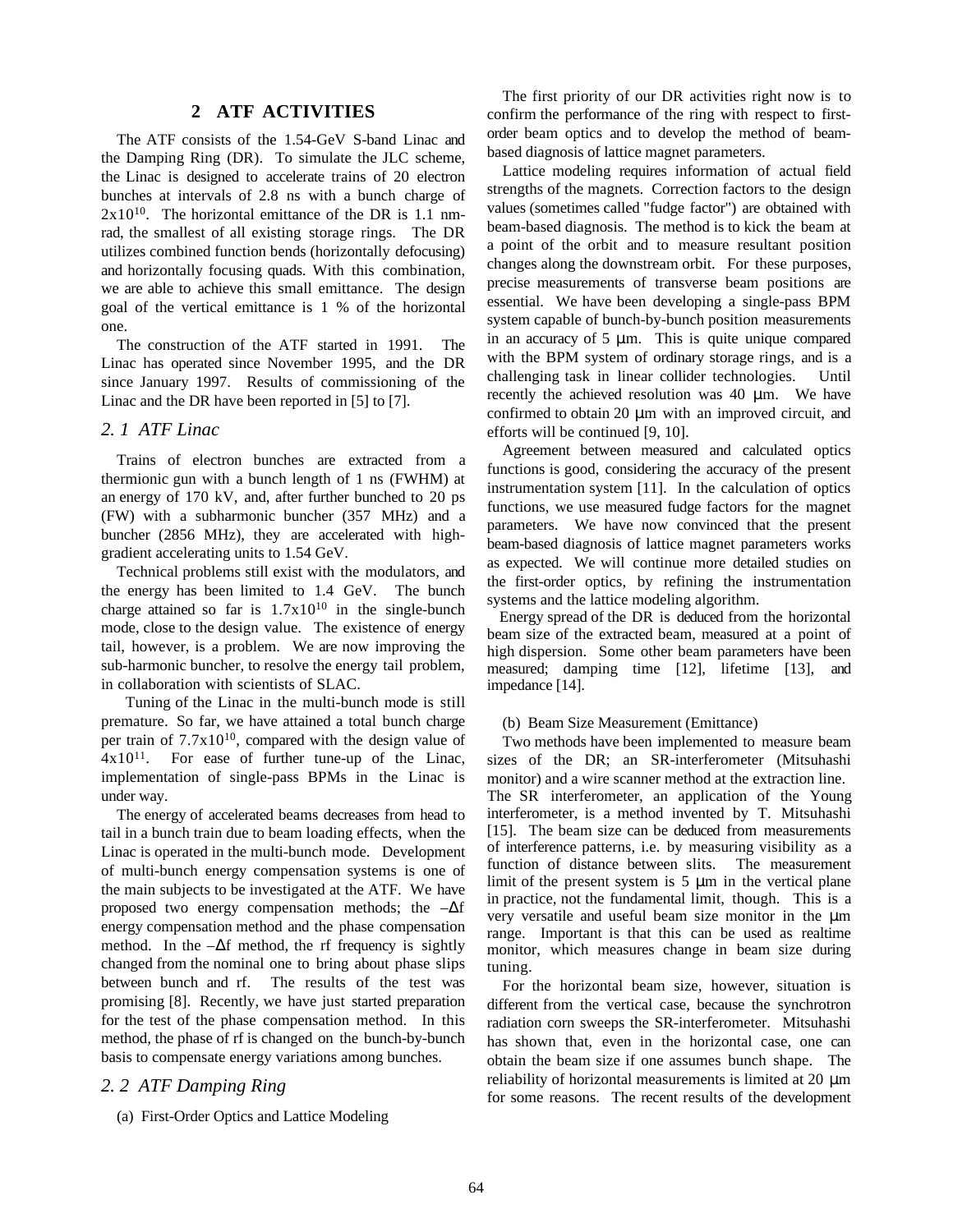on the SR-interferometer will be reported elsewhere in these Proceedings [16].

The wire scanner method is to measure the beam size at the extraction line. This method is, in practice, rather difficult compared with the SR-interferometer, but the development of the measuring system for the extracted beam is quite important as a front-end technology. We have applied two different methods; the four-scanner method and the quad-scan method. In either case, special precautions have been taken to compensate effects of field jitter in the extraction kicker magnets, when measuring horizontal beam sizes, in particular. Considering that the beam is very thin in the vertical direction, any coupling between the horizontal and vertical planes is harmful. In this respect, the system is still to be upgraded in the vertical measurement. Results will be reported elsewhere in These Proceedings [17].

The typical r.m.s. beam size measured with the SR interferometer is 39  $\mu$ m and 15  $\mu$ m in the horizontal and vertical directions, respectively. The vertical emittance can be estimated to be around 0.05 nm-rad, almost 5 % of the natural emittance. Note that the effect of the spurious vertical dispersion is negligible for the present conclusion. In the horizontal case, however, the contribution to the beam size from the energy spread is bigger than that from the emittance, so that the deduced emittance value is affected by measurement errors of related quantities. The estimated value now is 0.8 nm-rad, and we conclude the design emittance is almost attained. Measurements at the extraction line has been successful in the horizontal plane, and confirmed this conclusion.

The eventual goal of 1998 at the ATF is to achieve a very low emittance, or a coupling of 1 %, in the vertical plane, by improving the instrumentation systems and the correction algorithm.

# **3 X-BAND LINAC RF SYSTEM**

#### *3. 1 X-band klystron*

Demonstration of truly usable 80-MW class, 2-µs Xband klystrons is the eventual goal. In 1997 and early 1998, we have attained promising results on the X-band klystrons.

Since 1997 we have been developing X-band klystrons employing a traveling-wave output structure, aiming at reducing electric field strengths. Although the first model (XB-72k#7), which was designed in collaboration with BINP, exhibited beam instabilities in the output structure, the second model (#8), with some modifications, succeeded in achieving 55 MW. Further modifications were made on the output structure to improve efficiency in the third model (#9), and we have achieved 70 MW with an efficiency of 30 %. Table 2 summarizes the principal parameters of x-band klystrons tested so far as well as that in design.

Table 2: X-band klystron status.

|                                                                   |         | $X_{B}$ | XB-       | XB-   | Russian    |  |
|-------------------------------------------------------------------|---------|---------|-----------|-------|------------|--|
|                                                                   |         | 72k     | 72k       | 72k   | <b>PPM</b> |  |
|                                                                   |         | #8      | #9        | #10   | tube       |  |
| Perveance                                                         |         | 1.23    | 1.25      | 1.2   | 0.95       |  |
| RF power                                                          | ΜW      | 55      | 72(65)    | [123] | 73,50      |  |
| Voltage                                                           | kV      | 530     | 524       | [550] | 550        |  |
| Pulse length                                                      | $\mu s$ | 0.5     | 0.27(1.5) | [1.5] | 0.1, 0.4   |  |
| Efficiency                                                        | %       | 20      | 30        | [47]  | 30         |  |
| Rep. rate                                                         | Hz      | 5       | 5(50)     | [50]  | 5          |  |
| $\sqrt{2}$ $\sqrt{1}$ $\sqrt{1}$ $\sqrt{1}$ $\sqrt{1}$ $\sqrt{1}$ |         |         |           |       |            |  |

( ) : Values to be tested in future [ ] : Design values (maximum)

A remarkable event in 1997 is the set-up of the

klystron modeling group at KEK. We have introduced a simulation code MAGIC, 2D and 3D particle-in-cell simulation codes, for the design of klystrons. To check code performance, we have compared the experimental results on XB-72k#8 and a XL-4 klystron made by SLAC, with the MAGIC simulation results. Agreement was quite good. (We greatly appreciate that technical data and operational results of XL-4 have been provided by courtesy of SLAC.)

We have been proceeding to the next model (#10), which will be finished in November, 1998. In the computer simulation, we can achieve an output power of more than 120 MW at a low maximum electric field in the output cavity of 85 MV/m and an efficiency as high as 47 %, which can be compared with 75 MW at 105 MV/m and 47 % of XL-4. If we succeed in a power of 120 MW at a pulse length of 1.5 µs (modulator limited), it would be promising to operate it at a reduced power such as 80 MW at a longer pulse length of more than 2 µs, which is an eventual goal. Therefore, this model would be a milestone toward our eventual goal. It should also be noted that this is the first one designed with the MAGIC code.

The activities on the developments of the X-band klystrons was published recently in [18], and will be reported elsewhere in these Proceedings as well [19].

Regarding klystrons employing periodic permanent magnet (PPM) focusing, we have collaborated with BINP in design and fabrication. A PPM tube was delivered from BINP to KEK last May, and has been tested. The results are also shown in Table 4. We are now planning to go on to the next stage; design of a PPM tube, approaching our eventual goal with an output power of 80 MW, a pulse length of 2 µs, an efficiency of 60 % and a repetition rate of 120 or 150 Hz.

We have started the development of an 100-MW class rf window for klystrons. It is of the mixed mode TW type  $(TE_{11} + TE_{12})$ . A cold model will be delivered by the end of June, and a high-power model will be tested in December.

Regarding the DLDS, the idea of multi-mode DLDS has been proposed by SLAC, a more sophisticated one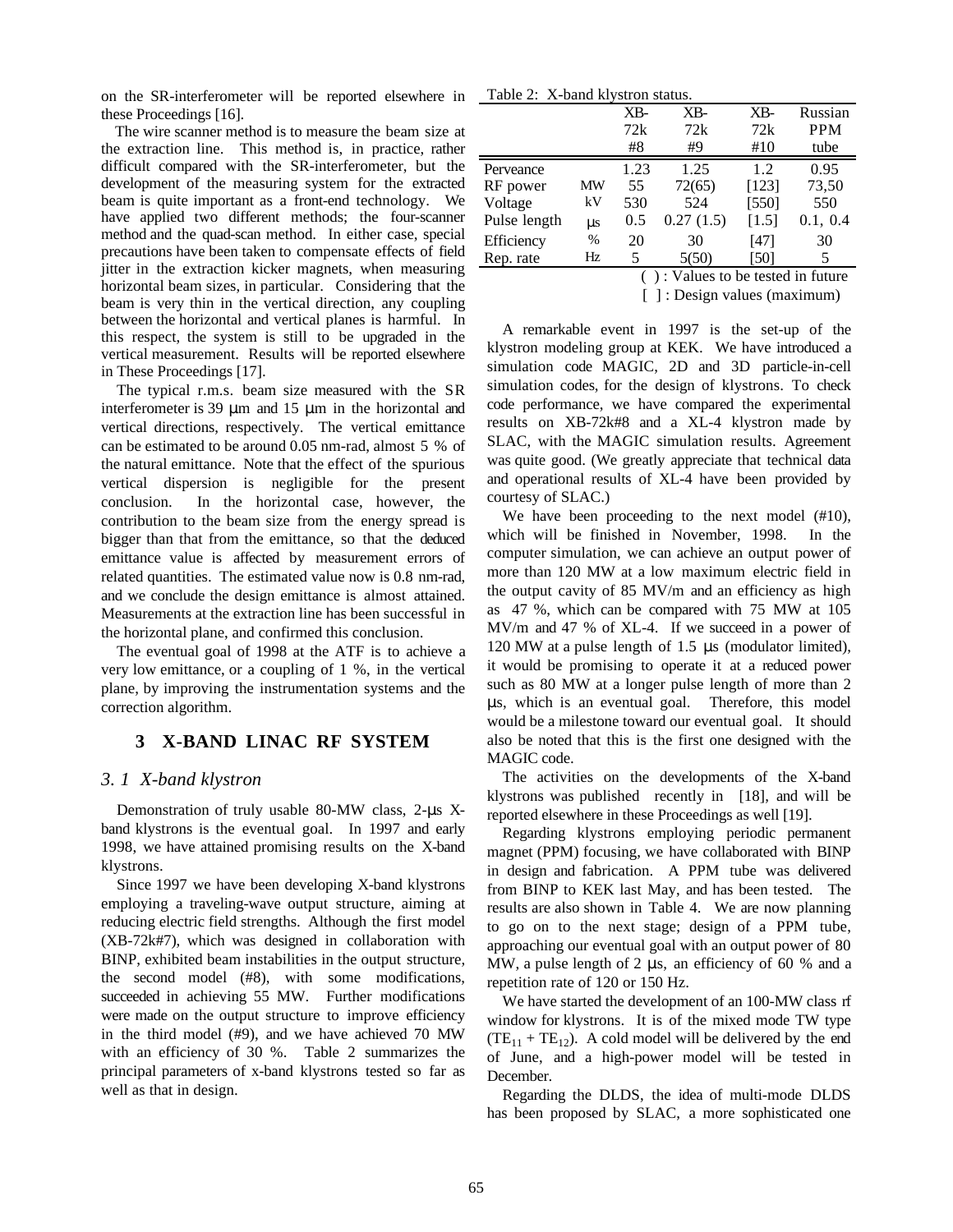than the original single-mode DLDS by Mizuno. With SLAC, we are fabricating a cold model of a mode launcher/extractor, and are planning a microwave polarization stability experiment in waveguides.

### *3. 2 X-band accelerating structure*

#### (a) One-shot diffusion bonding [20]

Among accelerating structures proposed for eliminating the effect of induced wakefields; detuned structure (DS), damped detuned structure (DDS) and heavily damped structure, the JLC has proposed a structure based on the DS principle. The accelerating unit is 1.3 m in length and 80 mm in outer diameter.

For the DS scheme to work, precise frequency control of each cell as well as precise cell alignment are necessary; frequency errors better than 10-4, and lateral cell misalignments smaller than 5  $\mu$ m.

Conventional brazing technique is not applicable because of large frequency shifts during brazing. We have been developing a new approach; one-shot diffusion bonding. In this method, cells, machined in ultra-high precision, are stacked along a precise V-block and bonded at 850−900°C under compression in a vacuum furnace.

In tests with 30 cm long structures, aiming at verifying the feasibility of the diffusion bonding, we have confirmed that cells are machined in high precision; flatness better than 0.3  $\mu$ m, surface roughness better than 50 nm and scattering of outer diameter within  $\pm 0.5$  µm. The cell-to-cell frequency deviation was well within 1 MHz before bonding, and the change during bonding was small.

 We have so far fabricated several prototype models of the DS of 1.3 m in length. Findings obtained in these tests are summarized as follows:

(1) Cells were aligned within  $5 \mu m$  with respect to the V-block, and the cell-to-cell misalignment was less than 1 µm.

(2) Cell alignment was deteriorated by 20 µm during rotation of the stacked cells from the stacking position to the upright position for bonding.

(3) A smooth bend of the order of 30 µm remained after bonding. Note, however, that this can be corrected afterward, because it is smooth. The lateral slip between neighboring cells was less than 2 µm.

(4) A shrinkage in the axial direction occurred during the bonding process; about 1  $\mu$ m/cell. The mechanism of shrinkage is not clear, but it could be related to the rather long bonding period of the order of one hour at high temperature and compression.

(5) To inspect the quality of the bonding interface, we cut a finished structure, and found defects at interfaces. The size was unbelievably large; of the order of 100  $\mu$ m, while there was no problem in mechanical and vacuum properties. We have not understood the reasons yet.

Meanwhile, we have fabricated a structure of 1.8 m in length and 60 mm in outer diameter, which is the same as the DDS structure proposed by SLAC. This is longer and thinner than the JLC structure, and precautions were taken to prevent deformation during the fabrication process. A remedy we took in the first trial was the introduction of pre-bonding, i.e. bonding at a lower temperature of 150°C, but under a big load of 600 kg with stacked cells on the V-block, prior to the final bonding. The result was promising.

Recently, a real structure based on the DDS principle proposed by SLAC, is being fabricated in the interlaboratory collaboration by SLAC, LLNL and KEK. KEK has taken part in diffusion bonding of machined cells. The first trial was unfortunately a failure. The cause of the failure has been analyzed, and we are now fabricating a new one.

Regarding the fabrication of accelerating structures, we will continue R&D in a couple of years, to establish the basics of fabrication process and to develop techniques appropriate to mass production.

#### (b) Wake field measurements

To confirm the performance of the DS structure, we have measured the wake field characteristics at the Accelerator Structure SETup, or ASSET of SLAC [21]. It was confirmed that cancellation of dipole wake field effects by two orders of magnitude was obtained with the detuned structure. This is consistent with a simulation made with the open-mode expansion code, a wake field evaluation code, which was developed by M. Yamamoto.

#### (c) High Field Test

We have attained an accelerating gradient of 50 MV/m with a short model of 30 cm in length. We have just started high field tests with a 1.3 m long DS, to verify the high-power performance with a full-scale model, since dark currents usually increase with structure length [22].

# **4. C-BAND LINAC RF SYSTEM**

The design study of a linear collider based on C-band linacs has been pursued for many years. We started hardware R&D on the C-band linac rf system in 1996. The goal is to set up one unit of the C-band linac operating at high powers, and to make system reliability check. Technology jump from the S-band linac is modest in C-band linacs. In these R&Ds, however, all components have been designed looking for high reliability and good efficiency, which are essential requirements for linear colliders.

We have already developed 50-MW class C-band klystrons, and a 110-MW pulse modulator, a pulse compressor, a accelerating structure and other microwave components. All of these, except for the pulse